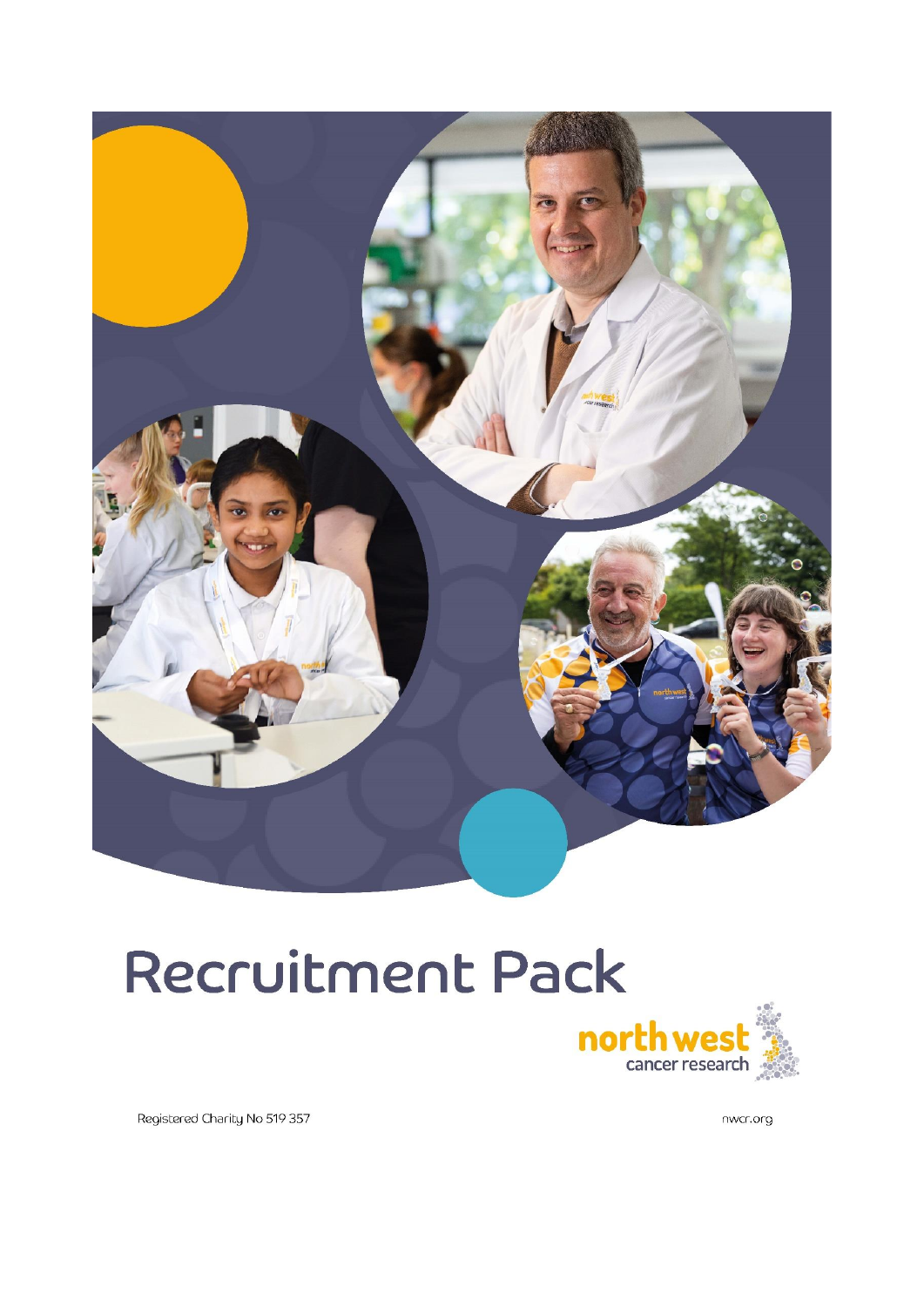

Dear Applicant

I am delighted that you are interested in applying to be a Non-Executive Director of North West Cancer Research Trading Ltd. If you join us, you will help us to develop a viable chain of charity shops which will generate long term and sustainable funding to advance the fight against cancer in our region.

You would join us at an exciting time as we seek to get this new venture off the ground. This is a blank sheet of paper and the opportunities for us are significant. You and your colleagues on the Board will provide knowledge, skills and expertise as we seek to open our first shops and raise funds for North West Cancer Research.

Working with the staff team you will consider the systems, staffing, structures, shop locations and other factors which will help to make this new venture a success for us. You will help to decide the locations in which we will operate and will develop and approve the first business plan for the company. Our aim is to raise funds which will be gift-aided to North West Cancer Research. The money you help to raise will fund life-saving research aimed at tackling cancer in our region.

Each year, around 45,000 cases of cancer are diagnosed in the north-west of England and north Wales, and at least 19,000 people will die from cancer. Cancer prevalence is around 25% higher than the average for England as a whole and cancers such as lung cancer pose a more significant threat than elsewhere. Within our region we have a wealth of health providers, but often people do not engage with them until the cancer is well developed. This makes it harder to treat and means that it is more damaging to the individual. We have recently revised and broadened our charitable objectives to enable us to include education and the provision of health information within our scope.

This year the Charity will make around £1.5m of new research funding commitments – funding work in the North-West which benefits the people of our region and with a focus on the cancer types most common here.

I hope that you will consider North West Cancer Research Trading Ltd to help us to fund vital research and I look forward to receiving your application.

Yours sincerely,

Catherine Jones Chair, North West Cancer Research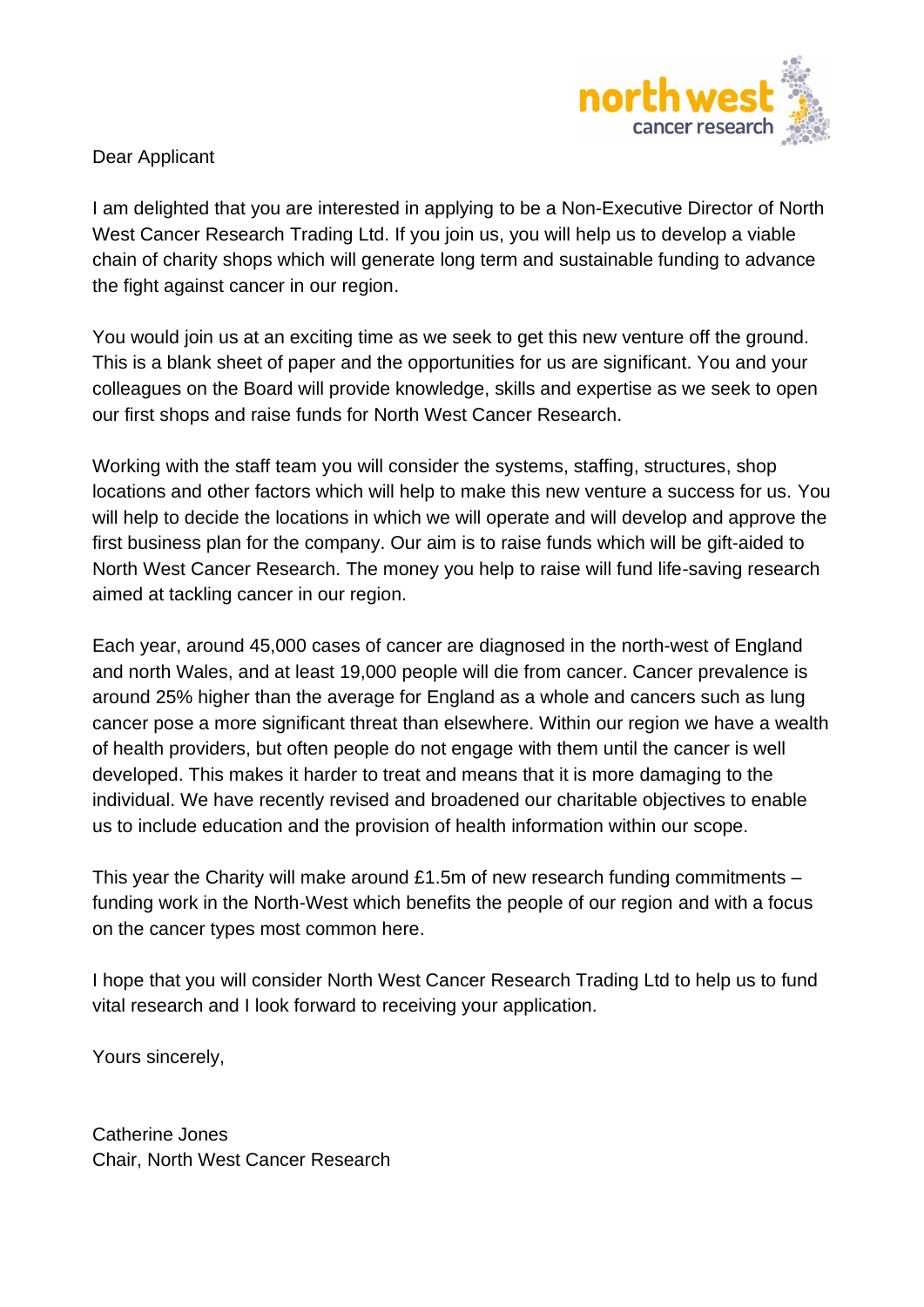

## **About North West Cancer Research**

NWCR is an independent charity, based in Liverpool and in operation since 1948. We are dedicated to putting our region's cancer needs first, funding pioneering research to tackle the cause, improve the care and find the cure for cancer.

We focus on the types of cancer that affect people living across North West England and North Wales the most. Since 2000, we have funded £45,000,000 of world-class research and supported hundreds of local clinicians, doctors and students in the fields of basic, translational and clinical research.

Our roots go back to the Liverpool Radium Institute which existed as a voluntary-funded hospital. When it became part of the NHS in 1948 the Friends Group was established to support its work and fund research. This developed over time to become the North West Cancer Research Fund, and from 2012, North West Cancer Research (Incorporating Clatterbridge Cancer Research).

Throughout that time much of our strength, support and funding has come from local groups of volunteers who have raised money for us. We are now building upon their work to develop links to the wider community. Having a chain of charity shops in place will be a key part of our links into the community around the region.

The Charity is overseen by a Board of Trustees which is accountable for all of its decisions and actions. It has a small staff team of 13-people including a CEO and a management team including a Head of Finance and Administration and a Head of Marketing and Fundraising. The Charity operates from offices in Liverpool but works across the region.

## **Our purpose**

In 2021 we obtained the permission of the Charity Commission and our members in order to broaden our charitable objects – adding a second area of work to our well-established research. The objects are now:

- *1. to promote and carry out research into cancer, its diagnosis and its treatment and to disseminate the results of such research to the public; and*
- *2. to educate the public in respect of all matters relating to cancer and its diagnosis, treatments and effects and impact upon a person, so that the public may better understand cancer, its impact, its causes and how best to avoid such illness or conditions, including advice about lifestyle and other contributory factors.*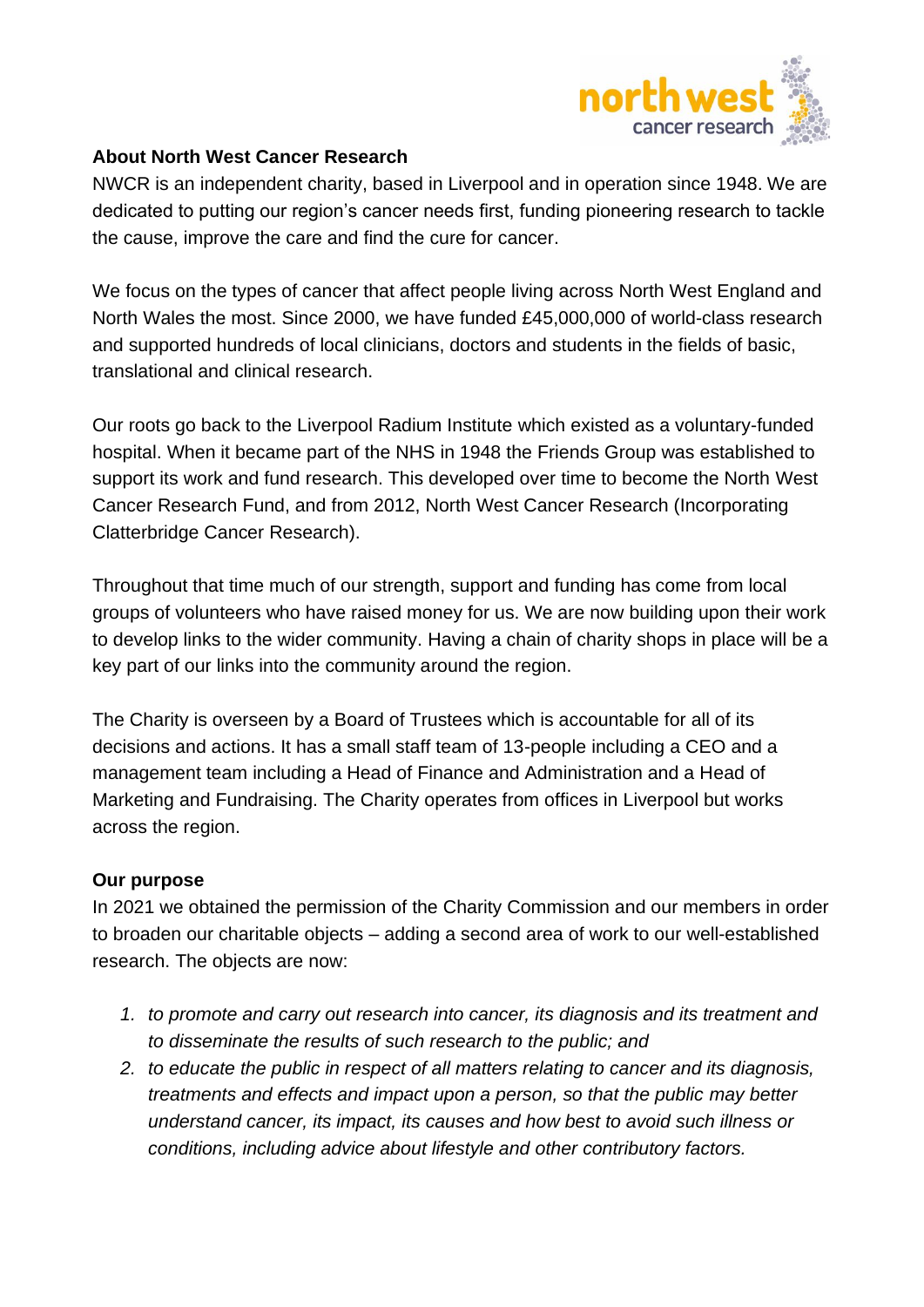

## **Our strategy**

The Charity works through three clear and distinct strands:

- Understanding our region
- Undertaking research
- Education and awareness

Our work to identify cancer inequalities in the region has produced some statistics which are both interesting and alarming at the same time. Amongst audiences these generate many questions around why the differences exist and why some cancer types are so much more common here. Answering these questions will provide information about the genetic, lifestyle and environmental factors which increase our cancer risks and we know that these answers have national and international significance – helping researchers and clinicians to unlock the secrets of cancer.

Our funded researchers operate at an excellent standard and we are proud that many of them have gone on to win large-scale funding from other charities as well as industry and government bodies. We encourage them to collaborate with others in the region and beyond and ensure that all of our work is publicly available to advance the fight against cancer.

North West Cancer Research considers how its funding will be allocated against research priorities on an annual basis and also publishes an Annual Research Strategy to put these into effect. We are now following this up with regular impact reports in order to understand how our funding is making a difference to the people of our region.

## **Our staff**

The Charity's staff team is led by the Chief Executive Officer. They are supported by a senior team as follows:

- Head of Finance and Administration
- Head of Fundraising and Marketing

The small staff team of 13 covers fundraising, research management, marketing and administration functions. We will develop a separate staffing structure for the trading subsidiary – including charity shop staff, managers and a regional management structure as the number of shops and our profits grow.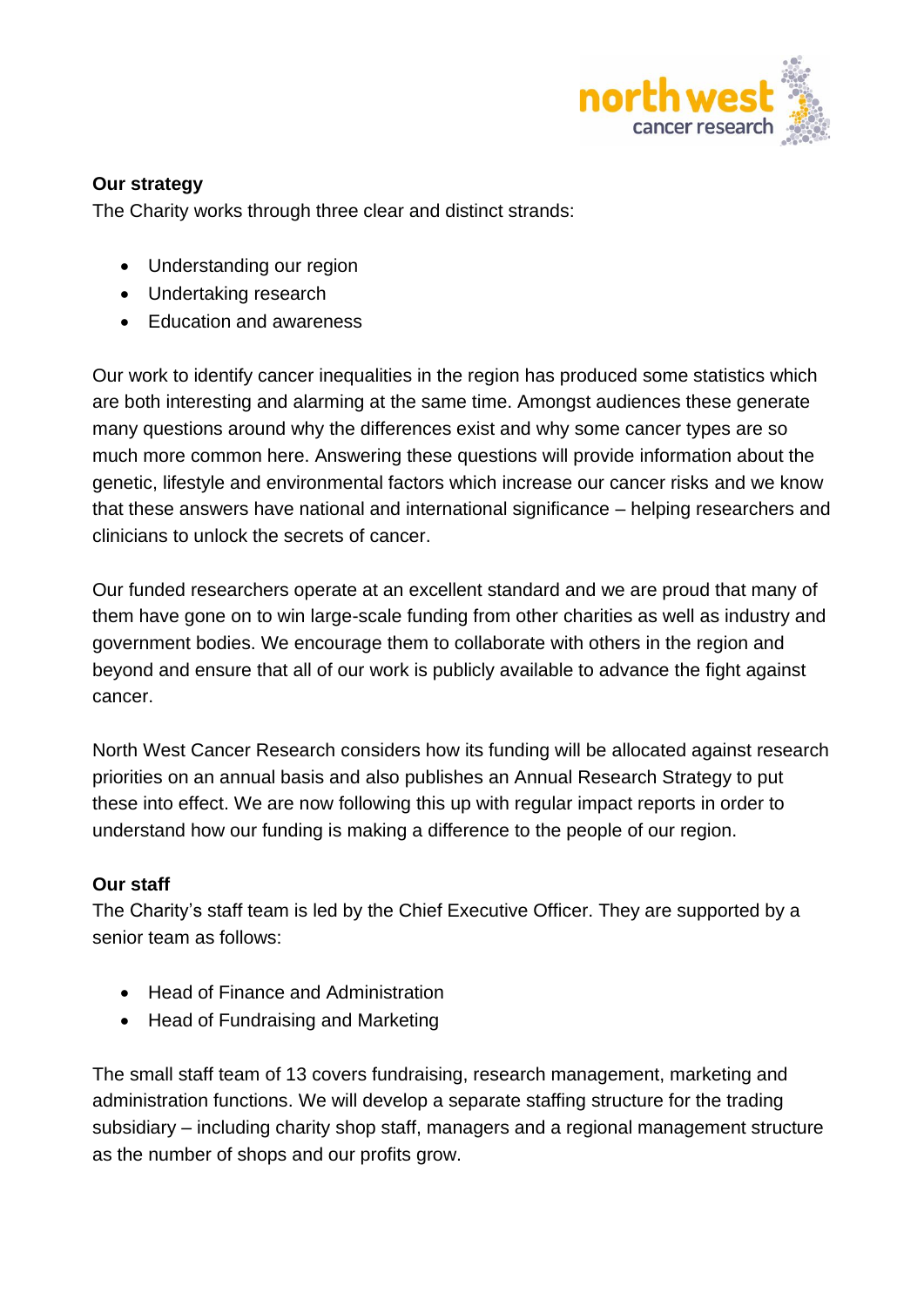

#### **Our area**

North West Cancer Research works across the North West of England and North Wales. Throughout much of the area we have local branches or groups who raise funds for us. These range from south Cumbria to Cheshire and the Wirral peninsula and across north Wales to Machynlleth and Tywyn.

## **North West Cancer Research Trading Ltd**

We are now seeking to establish a trading company which will initially develop and run charity shops for us. Later it might also consider other income generating ideas to raise funds for the Charity. The Company legal structure is in place and is wholly owned by North West Cancer Research.

The Company will have a Board of Directors made up of two groups of people working together for the good of the company and ultimately the Charity. Around half of the Board will be Trustees of North West Cancer Research and they will ensure that the interests of the Charity remain paramount. They will be joined by people like yourself who have experience and knowledge in owning and operating shops along with other profit-making ventures.

## **The role**

As a member of the Board of Directors of North West Cancer Research Trading Ltd, you will provide strategic leadership and oversight for the organisation as it seeks to grow and raise funds for the Charity. You will not be expected to work in the charity shops unless you really want to – but what we are looking for is your knowledge and experience.

This is an unpaid role and is expected to be a time commitment of around 1-day per month.

## **About you**

You will possess:

- A willingness to commit to North West Cancer Research Trading Ltd, and to devote the necessary time and effort.
- Knowledge of operating in a commercial, profit-making environment which will probably include shops and/or working in other retail environments.